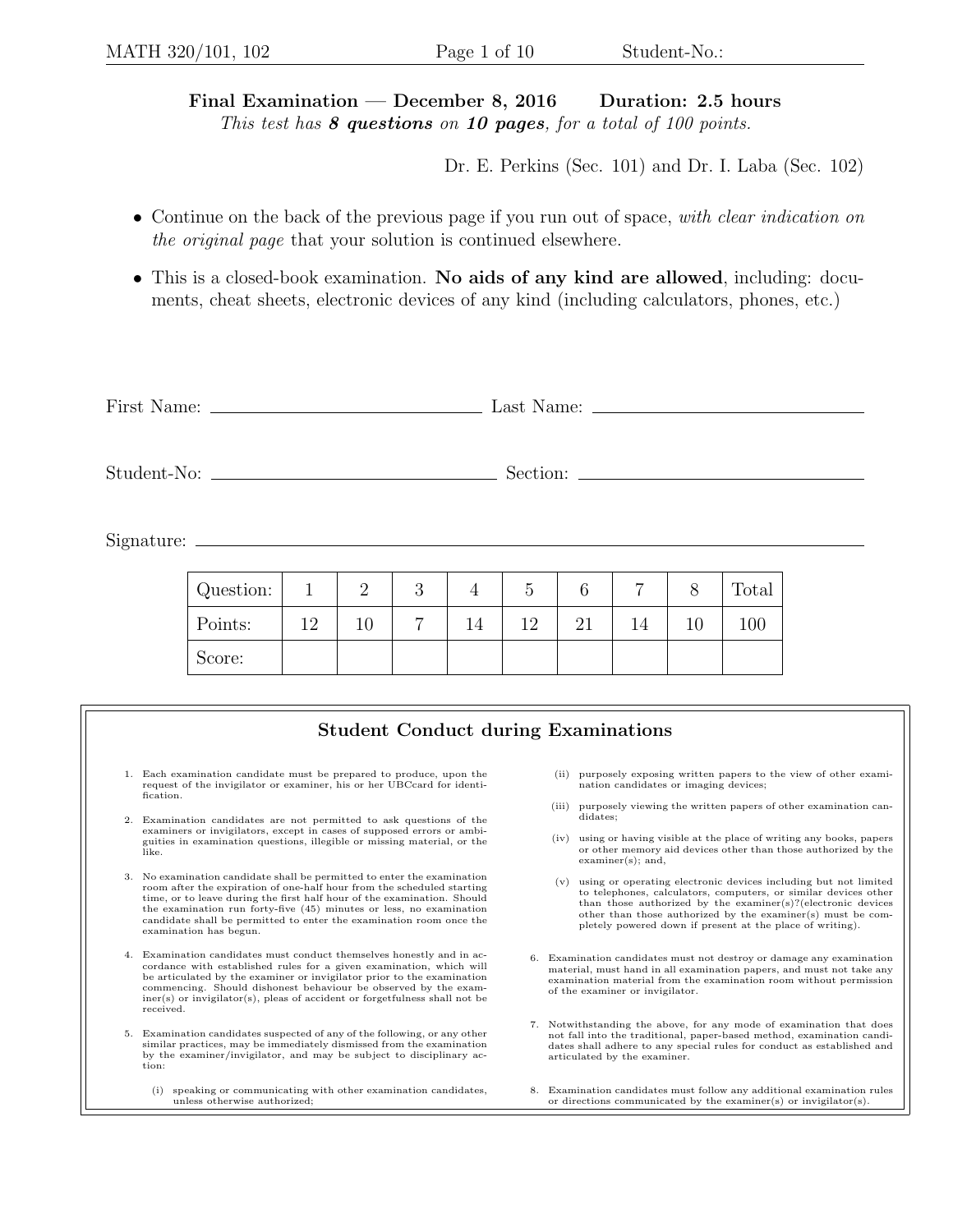- 12 marks 1. Give examples of the following. Do not justify your examples.
	- (a) A countable dense subset,  $D$ , of  $\mathbb{C}$ .

(b) A countable subset,  $E$ , of the irrational numbers.

(c) A set  $S \subset [0, 1), S \neq [0, 1)$ , which is relatively open in  $[0, 1)$  but is not open in  $\mathbb{R}$ .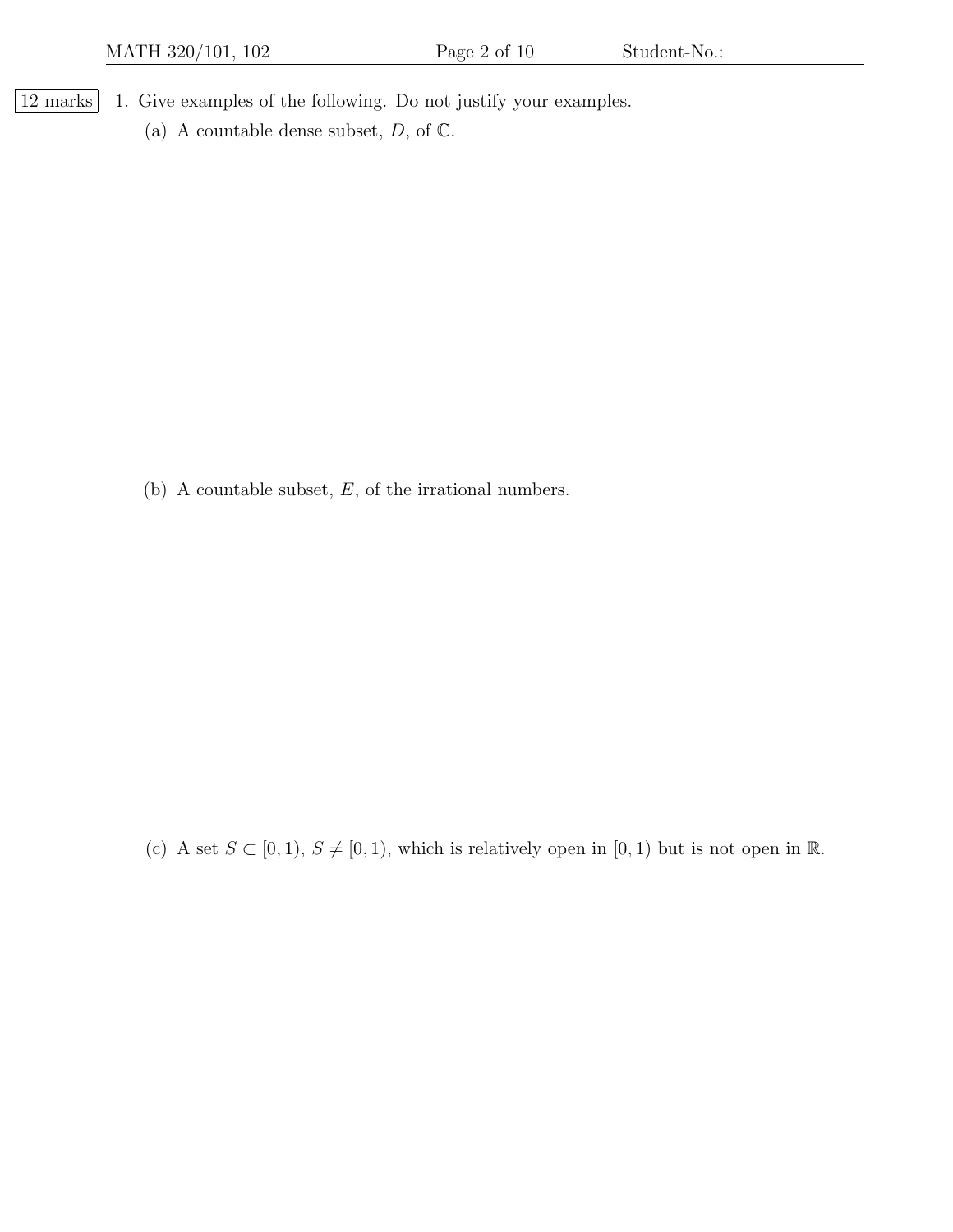10 marks 2. Let  $(X, d_X)$ ,  $(Y, d_Y)$  and  $(Z, d_Z)$  be metric spaces. Assume  $f : X \to Y$  and  $g : Y \to Z$  are uniformly continuous. Prove that  $g \circ f$  is also uniformly continuous.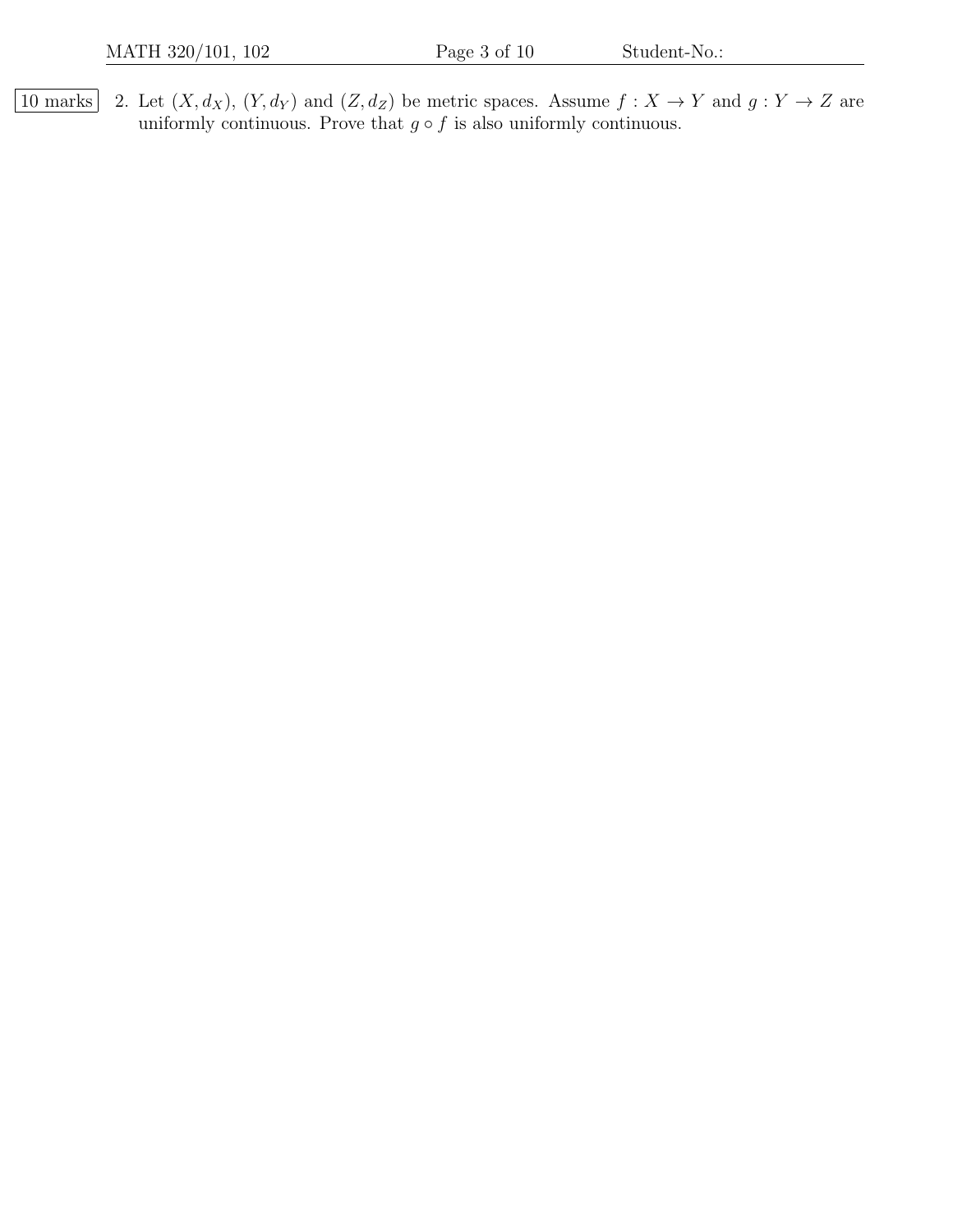$\boxed{7 \text{ marks}}$  3. Let F be an ordered field. Prove that F has no largest element, i.e. there is no  $x \in F$  such that  $y \leq x$  for all  $y \in F$ .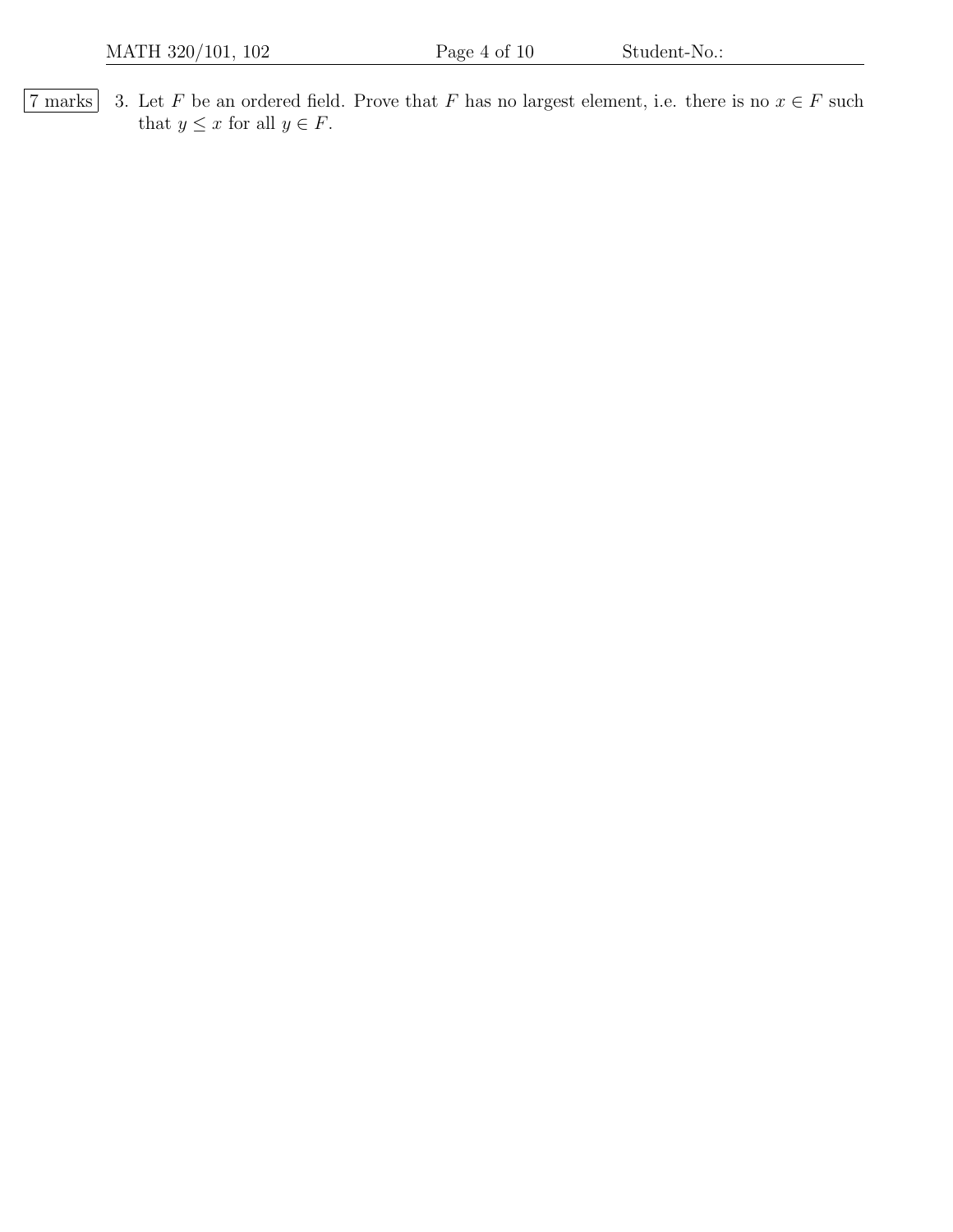- 4. For each of the following give examples of metric spaces X and Y, and functions  $f: X \to Y$ which satisfy the statement. You do not have to justify your examples.
- 4 marks (a) f is continuous but not uniformly continuous.

4 marks (b) f is continuous, X is not compact but  $f(X)$  is compact.

6 marks (c)  $X = Y$ , f is not continuous but the composition  $f \circ f$  is continuous. You should give f and explicitly find  $f \circ f$ .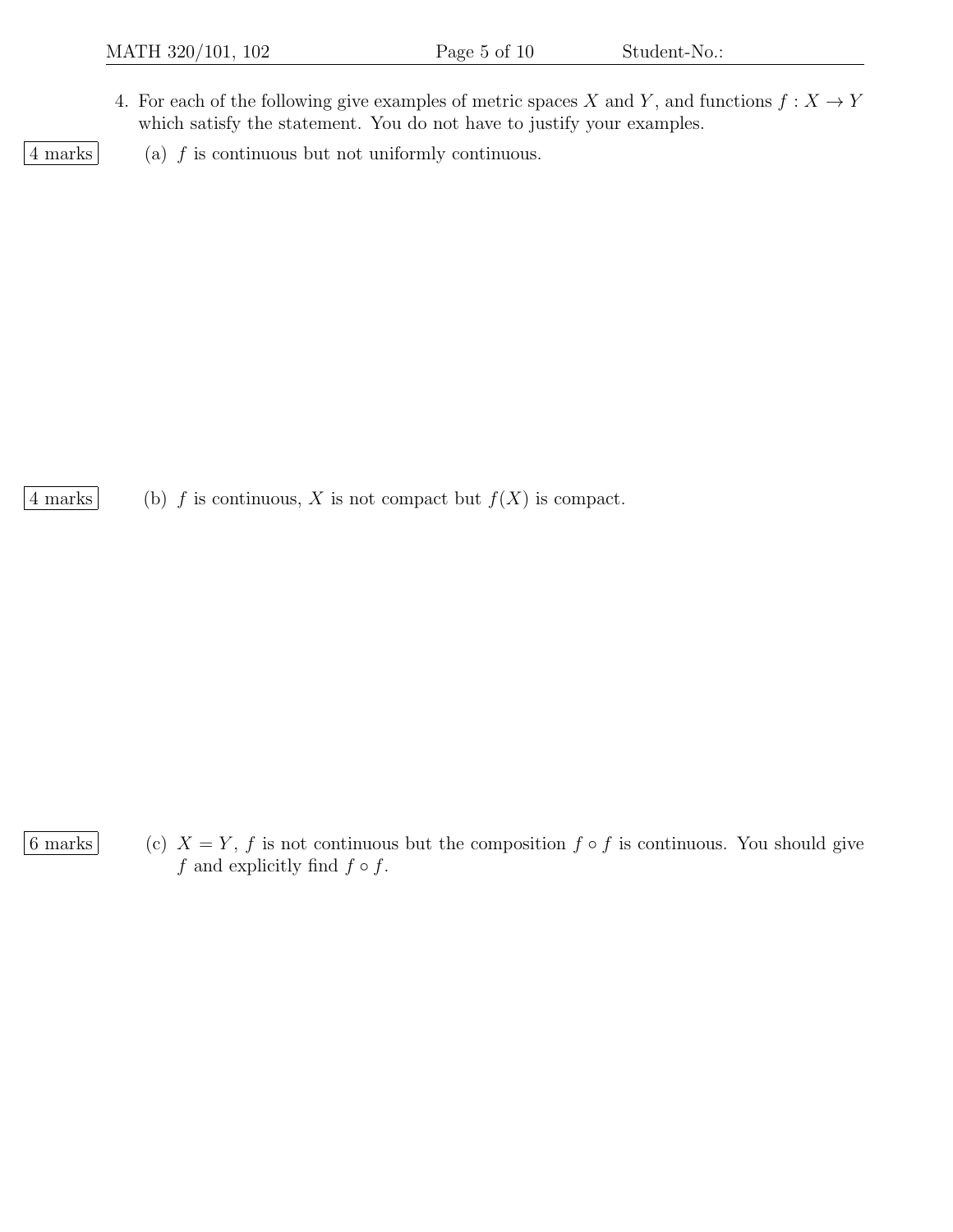7 marks 5. (a) Show there is a sequence of real numbers for which the set of subsequential limits is [0, 1].

- 
- 5 marks (b) Prove there is no sequence of real numbers for which the set of subsequential limits is  $(0, 1).$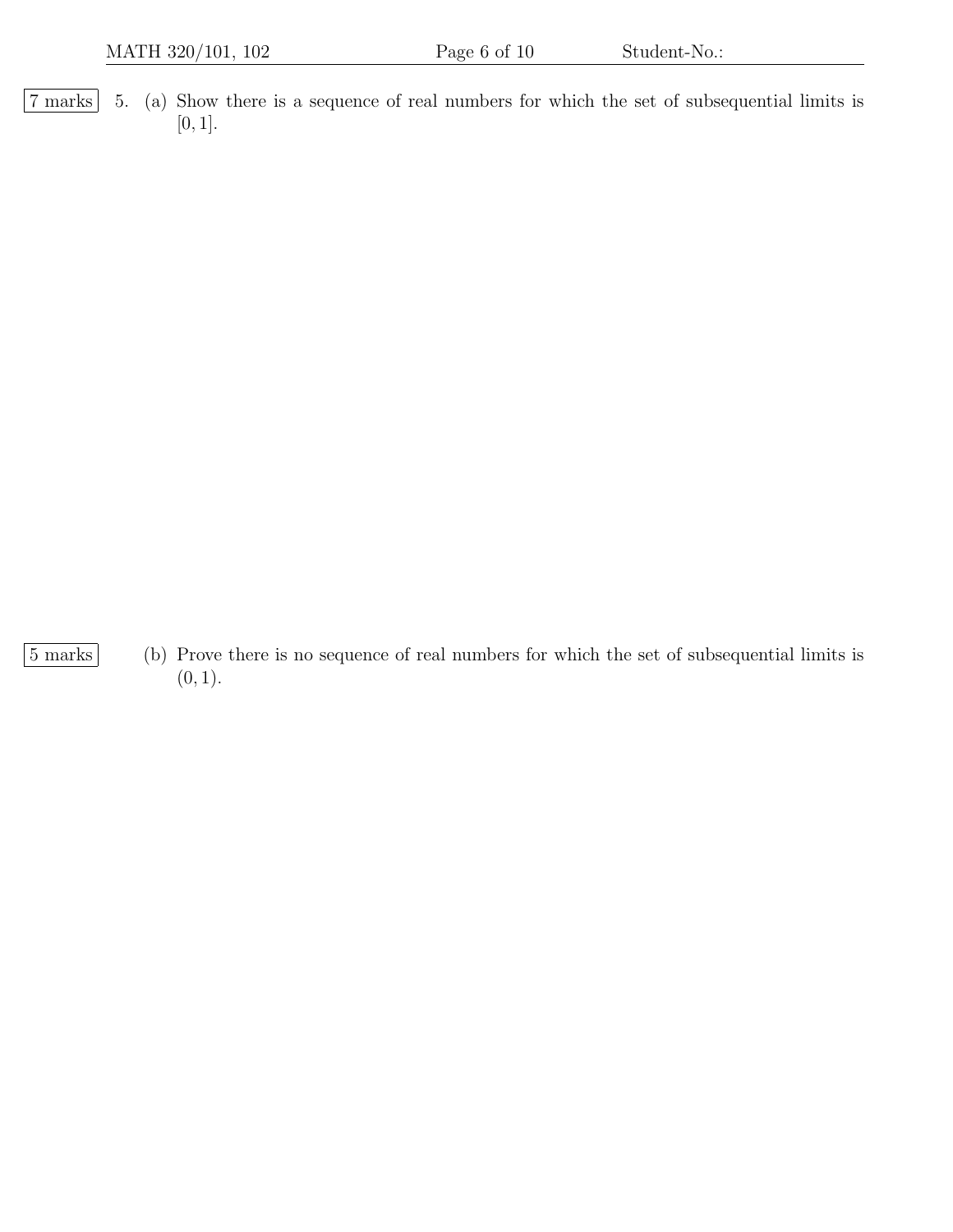6. Decide if each of the following statements are True or False. Prove your answer.

 $\overline{7 \text{ marks}}$  (a)  $\sum_{n=1}^{\infty} (n^{1/n} - 1)^n$  is convergent.

7 marks (b) If  $a_n$  and  $b_n$  are real numbers such that  $a_n \leq b_n$  for all natural numbers n, then  $\limsup_{n\to\infty} a_n \leq \liminf_{n\to\infty} b_n.$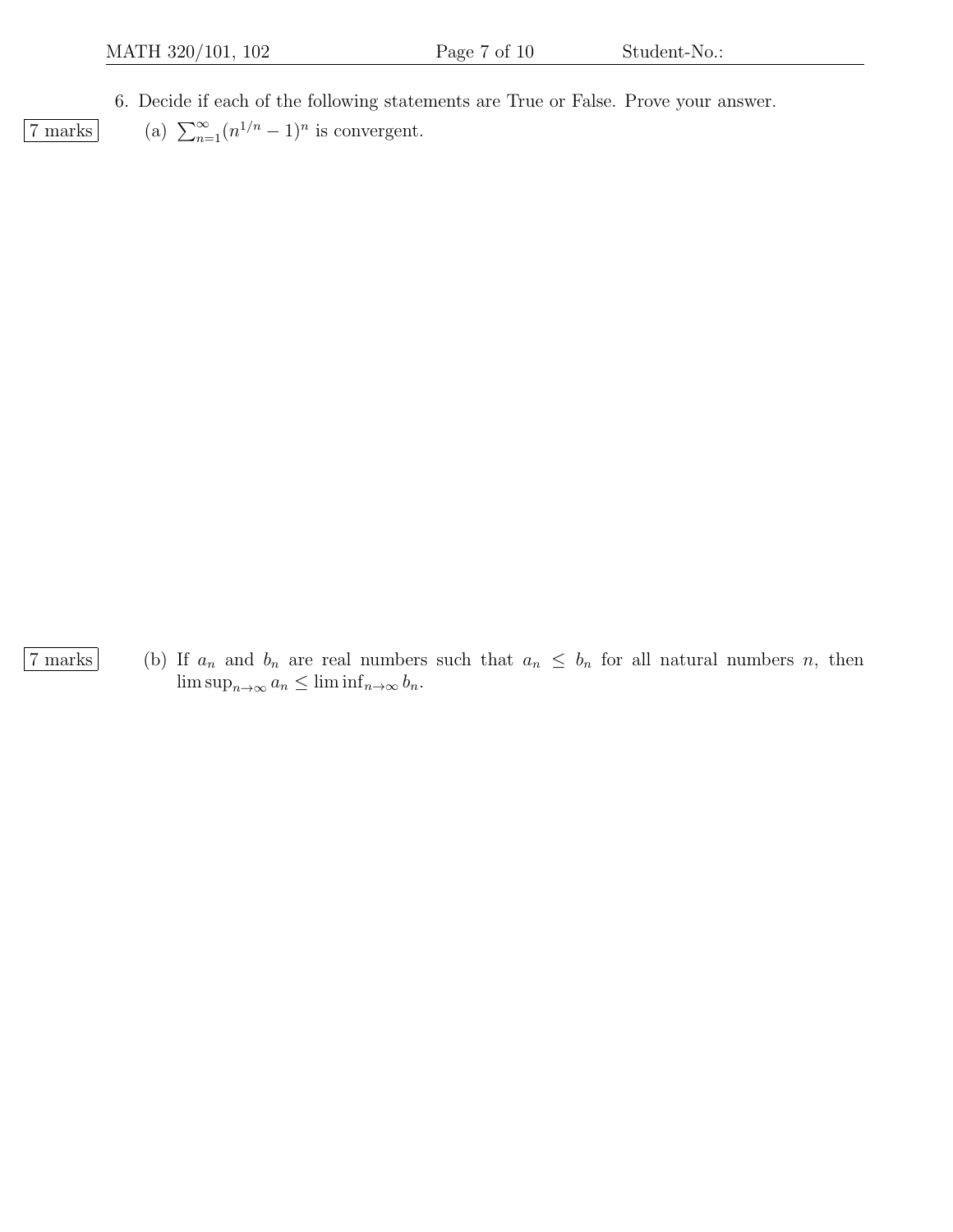$\boxed{7 \text{ marks}}$  (c) If E is a subset of a metric space X, then the closure of the interior of E equals the closure of  $\cal E.$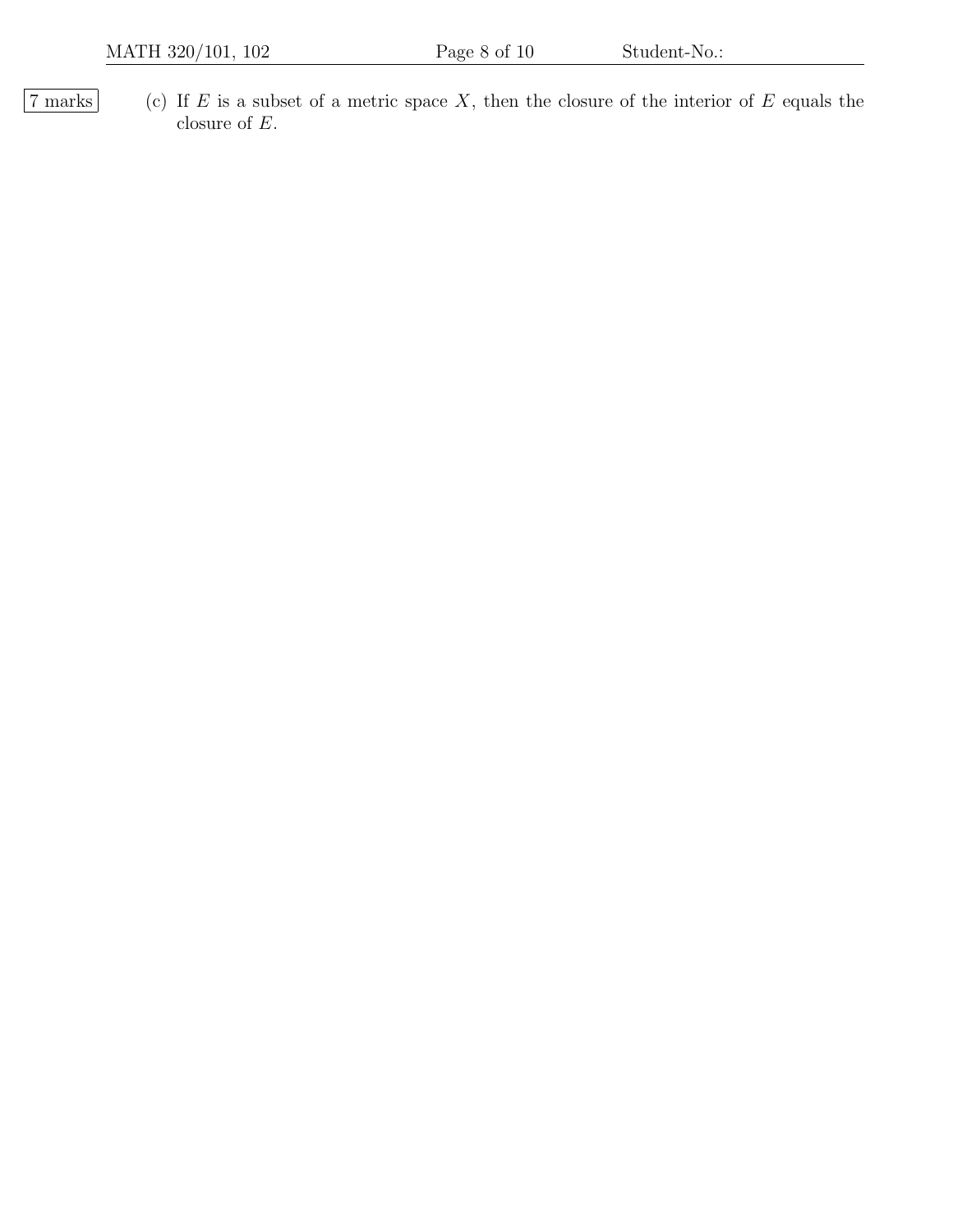7. Let  $\{a_n\}$  and  $\{b_n\}$  be sequences of real numbers.

8 marks (a) If 
$$
\sum_{n=1}^{\infty} a_n^2
$$
 and  $\sum_{n=1}^{\infty} b_n^2$  are convergent, prove that  $\sum_{n=1}^{\infty} a_n b_n$  is convergent.

6 marks (b) Does the conclusion of (a) remain valid if we instead assume  $\sum_{n=0}^{\infty}$  $n=1$  $a_n$  and  $\sum_{n=1}^{\infty}$  $n=1$  $b_n$  are convergent? Prove or provide a counterexample.